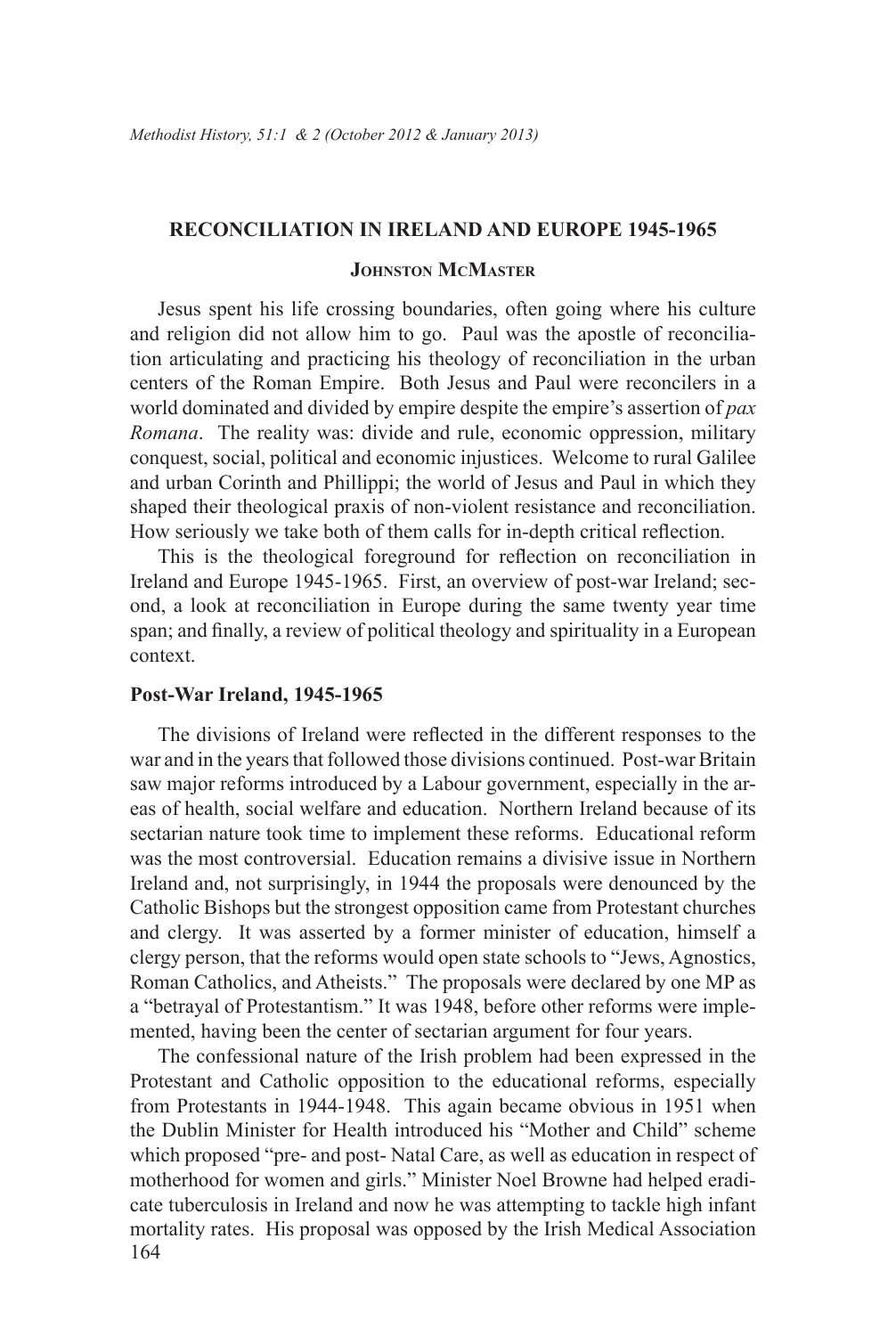who feared it would socialize medicine, would be unaffordable and interfere with the patient-doctor relationship. But the Catholic Church also vigorously opposed the scheme because it felt it would "violate the sanctity of the family, that it was the family's right and responsibility to provide for Health Care, and that the proposed sex education would lead to an increase in immorality." The minister was forced to resign and the government collapsed in the face of opposition. The power of the Catholic Church in relation to politics and legislation would remain until its demise in the last decade of the twentieth century. Confessionalism in Ireland north and south is not only religiously and theologically conservative, it is also socially and politically conservative and that has had a negative effect on various reforms necessary after the war and continues in the ethos of both states, even though the larger Irish churches have since been culturally disestablished. In this sense the role of the churches in Ireland has been somewhat repressive and controlling of social reforms. Change has tended to be threatening.

Northern Ireland too had a new prime minister, Terence O'Neill. A few days after his appointment he said, "Our task will be literally to transform Ulster (the old provincial name Protestants gave to Northern Ireland). To achieve it will demand bold and imaginative measures." O'Neill wanted to modernize Northern Ireland, and improve community relations. He "was the first Northern Ireland prime minister to state clearly that reconciliation was a central part of his programme." But the minority nationalist Catholic community became frustrated by his inability to deliver reforms and the unionist Protestant community became insecure and fearful because they felt he was conceding too much.

The churches were making more conciliatory statements by the mid-1960s. Yet the churches were still captive to tribal politics and sectarian religion. The Catholic Archbishop of Dublin, John Charles McQuaid continued to lay stress on doctrinal divisions separating the two religions, though his reluctance to engage with Vatican II reforms was shared by other conservative Bishops. He was, in fact, incapable of transcending the theological approach which he had been taught as a student. By the mid-1960s even McQuaid was being questioned by assertive Catholic lay people. In many ways McQuaid reflected the Irish Catholic church and the Protestant churches too were incapable of transcending the traditional theological approach. O'Neill was incapable of transcending his English public school culture in Northern Ireland and the rising political demigod Paisley and most unionists were incapable of transcending their sectarian politics and religion. By 1969, O'Neill was gone, Northern Ireland was in crisis and violence erupted which was to last for another thirty-five years. Reconciliation remains a very fragile process.

# **Reconciliation in Europe, 1945-1965**

Somehow in all of this there were those who had a vision of a reconciled Europe, a Europe in which wounds could be healed. Even before the war there were ideas of a European movement, now those ideas began to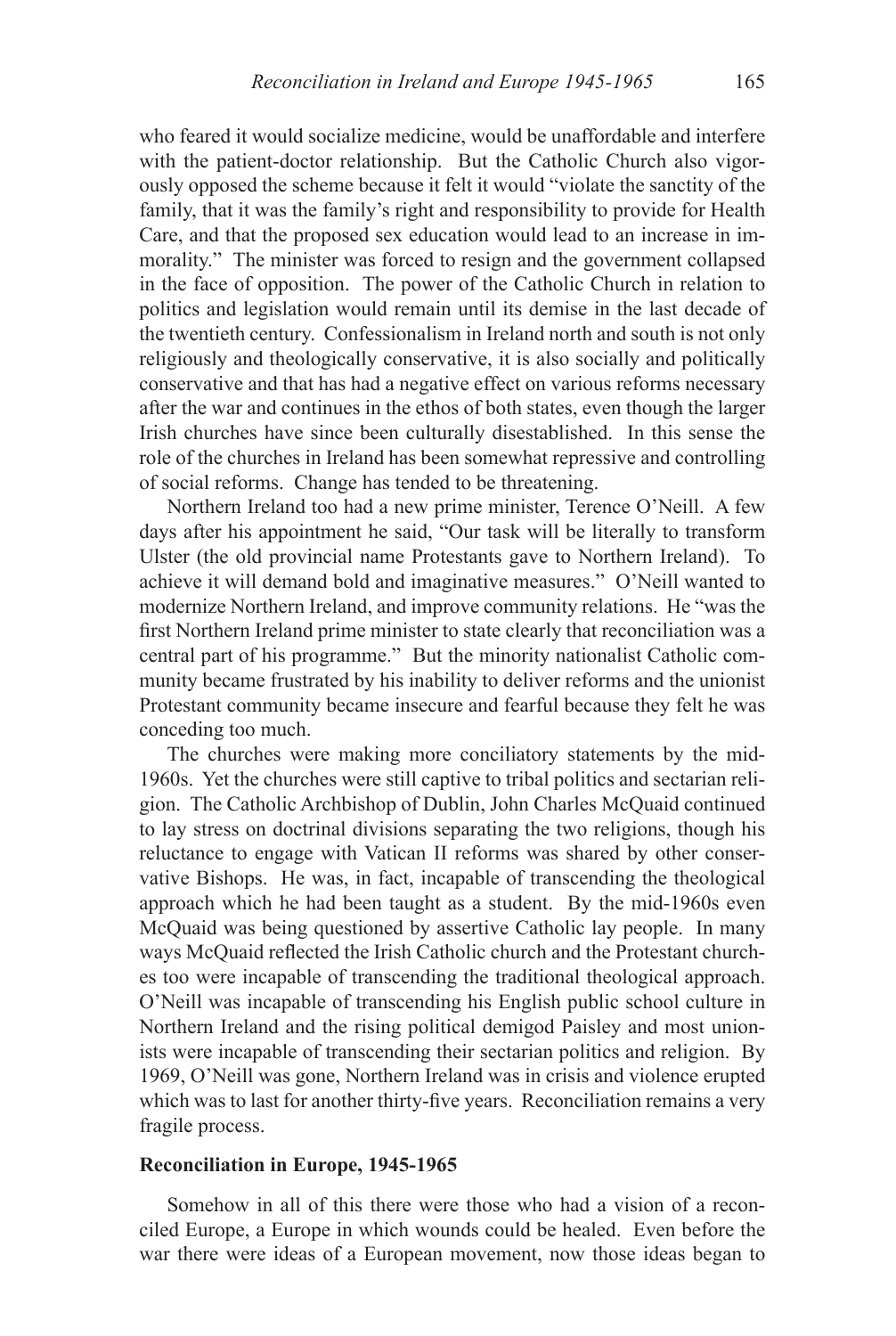find voice and action in the west. It began as a moral campaign for the reform of international relations, and then it moved to economic cooperation. Through all of this it nurtured a new sense of community. It began in 1949, with the Council of Europe and from 1960 became the EEC, the European Economic Community. From six it expanded becoming increasingly inclusive especially after 1989 with the accession or welcoming of more and more European countries committed to democracy and human rights. Institutions were formed, human rights declarations were framed and the World Council of Churches was born in Amsterdam in 1948. Looking back we might say that Europe has been a laboratory of conflict transformation, reconciliation and peace building. Shortcuts have not been possible but the work of decades, people and personalities with moral vision, politicians and people of faith pursuing a vision of a divided Europe, have healed it of deep wounds and united it in rich diversity. There are key figures and events.

#### **Schuman Plan**

Robert Schuman was a French Catholic and French Foreign Minister from 1948-1950. Schuman was part of a formidable team, Paul-Henri Spaak of Belgium and Alcide De Gasperi of Italy. This trinity was the driving force behind European reform, rehabilitation and integration. It is worth remembering at this point that "Germany's only link to Europe was through the Marshall Plan and that most western Europeans still thought of Germany as a threat, not a partner." The French were aware of the need to do something. Jean Monnet had sown the seeds of something and Schuman then produced his plan. He said: "The French government proposes that the entire French— German coal and steel production be placed under a joint high authority within the framework of an organization which would also be open to the participation of other countries in Europe." There was a delighted German response and Konrad Adenauer said that "this plan of the French government has given the relations between our two countries, which threatened to be paralyzed by mistrust and reserve, a fresh impetus towards constructive cooperation." Germany, Italy and the Benelux countries ratified Schuman's plan. Britain declined which left Scandinavians unable to sign. Six west European states signed and in April, 1951, the European Coal and Steel community came into being. The journey towards an integrated Europe had begun.

Tony Judt draws attention to the significant political identity of the six foreign ministers who signed the Paris treaty. They were all members of their respective Christian Democrat parties. Gasperi, Adenauer and Schuman were all from the margins of their countries and all three had joined Catholic associations. Their common language was German which they spoke when they met. The others from Luxembourg, Belgium and the Netherlands were likewise Christian Democrats and they could see that cooperation made cultural and economic sense. They were all men coming out of a committed moral vision. When Schuman spoke of a trans-national High Authority, au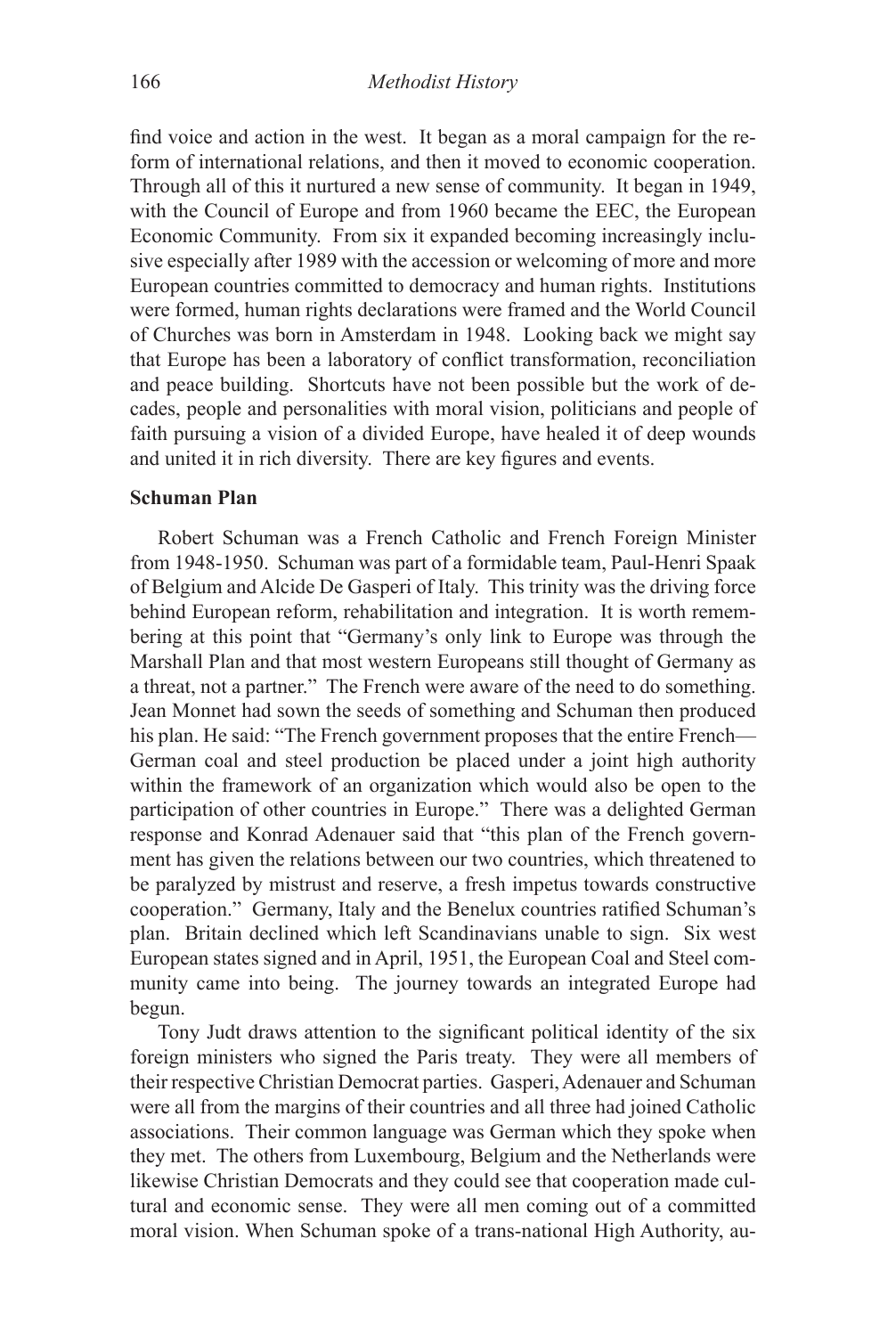thority higher than France or Germany, he was speaking of an executive exercise of power for the common good. It was a moral vision of the European common good at the heart of which was faith. The Schuman Plan has been described as "a political vehicle in economic disguise, a device for overcoming Franco-German hostility." It was a plan for political reconciliation.

There is no reconciliation without moral vision and faith inspires and sustains moral vision. The moral vision for reconciliation is intensely practical; it is both political and economic. Without these two strands reconciliation is not possible.

# **The World Council of Churches 1948**

It was not only the United Nations which formed in 1945 as a response to the war, producing landmark declarations like the Declaration of Human Rights as a way of healing and reconciling broken international relations. On August 22, 1948, the World Council of Churches was formed. World Christianity was realigning itself, Protestant and Orthodox and very northern hemisphere, again in response to the brokenness of the nations.

The moral and spiritual vision of the churches for unity and reconciliation had earlier roots in the work of the Indian born Anglican, J. H. Oldham and the great Swedish Lutheran Archbishop Nathan Soderblom. There was also the American Episcopal Bishop, Charles Brent. Oldham and Brent had been concerned with what the church believed and how it structured itself, faith and order. Soderblom was looking at the major challenge of human dislocation and anxiety and with the church's witness and voice in the public sphere, life and work. Their groundbreaking work had laid the foundations of the World Council of Churches even before the war, but was needed more than ever after the war's devastation.

At the end of the earlier war in 1918, the Archbishop of Canterbury, Randall Davdison, preached before the King and Queen and the British House of Commons and Lords. The Archbishop had protested frequently about the government's war-time policy. With prophetic voice he proclaimed, "There is a form of wrath which may degenerate into a poisonous hatred running right counter to the principles of a Christian's creed. As pledged disciples of a living Lord and Master who had died upon the cross for all who hated him, we have to see to it that the spirit of hate finds no nurture in our hearts." These words were just as relevant after the Second World War. Sitting close by Archbishop Davidson was his Chaplin George Bell who later became Anglican Bishop of Chichester and also the leading European voice of "Christian Internationalism." Bell was greatly influenced by Soberblom and throughout World War II he had courageously spoken out and persisted in his links with German Christians. He denounced saturation bombing as "a wrong deed," directly angering Churchill in the process. He believed that the church needed to set itself against "the propaganda of lies and hatred." He bluntly said that, "The church fails to be the church if it forgets that its members in one nation have a fellowship with its members in every nation."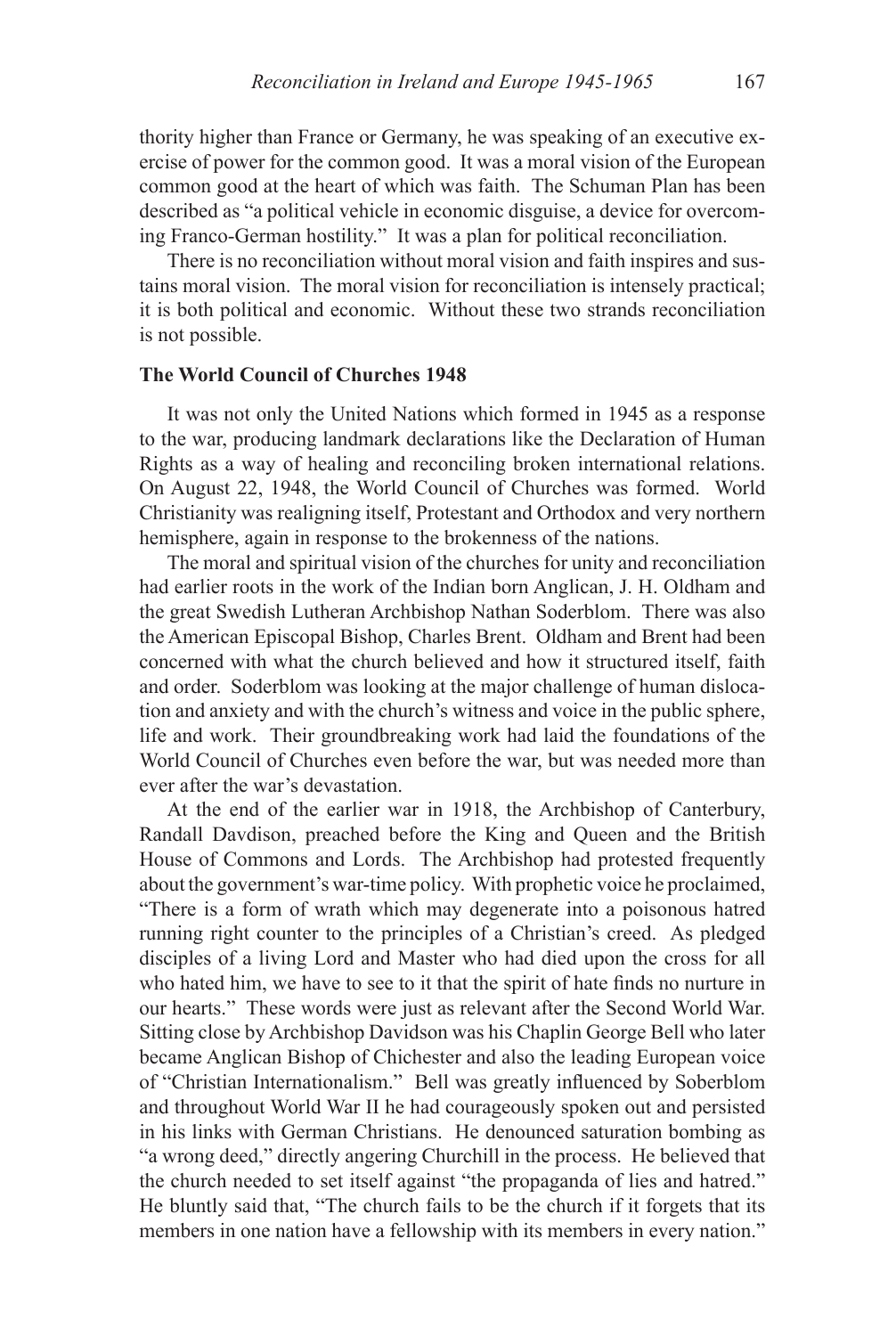When the war ended he said publicly, "No nation, no church, no individual is guiltless. Without repentance, and without forgiveness, there can be no regeneration." He retained warm friendship with German church people, he played a prominent role in the formation of the World Council of Churches in Amsterdam in 1948; and it is believed that Churchill's anger and Bells outspokenness cost him the appointment as the Archbishop of Canterbury.

The Christian faith community is never outside politics or politically neutral. Its spiritual role is at the heart of political and economic dynamics. Building relationships, trust, friendship and forgiveness are the spiritual strand of reconciliation intertwined with the political and economic strands.

# **A Public Theological and Spiritual Praxis of Reconciliation**

We have already begun to trace the contours of reconciliation in Europe between 1945 and 1965. It is still a work in progress and perhaps it always will be. Reconciliation is not a goal it is a process, a process that requires renewal and sustainability. In identifying a public theological praxis of reconciliation we need to recognize four indivisible, interdependent and inseparable strands. We have already highlighted two of them, the socio-political, for reconciliation requires political vision, initiatives and strategies. The whole European integrative process is an example of political vision and action and it is still a process. And second, the socio-economic, for reconciliation requires economic strategies and regeneration. Europe was economically devastated after the war and there would have been no reconciling journey in Europe without the Marshall Plan. The creation of the European Economic Community was not a dream driven by materialism or mammon. It was a strategy for economic recovery and regeneration without which a reconciling Europe would not have been possible.

A third strand is the socio-psychological; this strand of reconciliation addresses issues of identity, culture and ethnicity. War and violence shatter all of these. After 1945, what did it mean to be German, French, Swiss, and Irish? What does it do to people who are displaced and dislocated, especially because of borders and boundaries being redrawn? I once heard the story of a very elderly man who has lived in three countries without ever moving to a different house. His house is currently within Romania! What does that do to a person psychologically and what tensions has it created in Transylvania or in the regions between Poland and Germany? Reconciliation needs to address the socio-psychological issues of identity, culture and ethnicity. To be secure and to relate to others people need to know who they are and have their sense of cultural identity recognized.

The fourth strand is the socio-spiritual. Bishop George Bell's idea of "Christian Internationalism" or church as transnational community has something to offer the socio-psychological strand of reconciliation. Transnational relational networks are necessary and significant and the primary Christian loyalty to the inclusive reign of God is both a challenging and healing dynamic. Christian faith also points beyond its own institutional form to the most fundamental identity marker. All humankind is made in the image of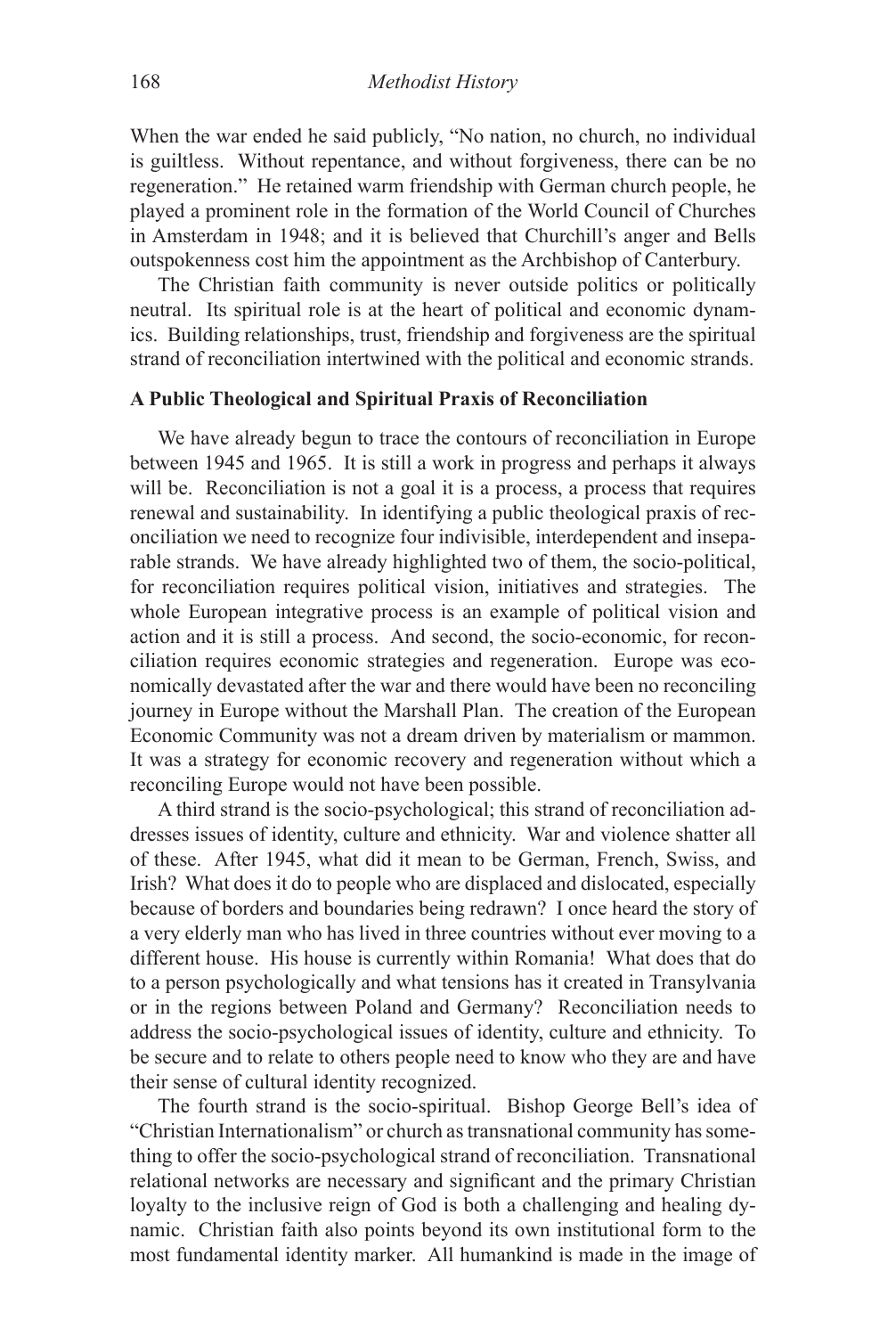God, sharing a common humanity, needing one another and the common good to be fully and truly human. This is a radical relational dynamic contributing towards the socio-psychological strand of reconciliation

At heart this is also the socio-spiritual strand and it is where the faith community comes into its own. By the spiritual we do not mean something other-worldly, that part of our faith that takes us out of the world, but rather that which is authentically spiritual at the heart of the brokenness and messiness of the world. The socio-spiritual is the heartbeat of the political, economic and psychological strands of reconciliation. If it is not the heartbeat of these concrete activities then it is not an incarnational spirituality but religious escapism, an otherworldly pietism justifying Marxist criticism that religion is the opium of the people. The original six foreign ministers who shaped the European Coal and Steel Community were politicians and economists with a moral vision rooted in their Christian Democrat ethos. Faith or spirituality or spiritual values shaped their moral vision of a reconciled Europe. The socio-spiritual element goes beyond individualism and shapes a social or communal vision which in concrete terms deals with political, economic and cultural realities.

We cannot separate these four strands of reconciliation, they are intertwined. There is no reconciliation in Europe, no reconciliation in Ireland without each of the political, economic, psychological and spiritual strands interconnecting. Faith communities as moral and spiritual communities need the appropriate confidence and courage to take their theology and spirituality of reconciliation into the public square.

The essence of such a public theological and spiritual praxis of reconciliation lies in four core values. Albert Einstein once said, "Logic will get you from A to B. Imagination will take you everywhere." Theology and spirituality suffer when they become trapped in logic, rationalism or scholasticism. There is more strength in theological and spiritual imagination. Think of how much of ancient Israel's prophetic tradition is expressed in poetry. If Christians believe that Jesus was one of the greatest, if not the greatest teacher ever, then reflect on his frequent use of metaphor and story. Even Paul, when we rescue him from his doctrinal and scholastic captors, is rooted in his Jewish poetic, metaphoric, even mythical and symbolic tradition. Faith is at home in a symbolic world, faith is at its best with moral imagination.

It was a Hebrew poet who gave us a moral vision of community or an imagined world of reconciliation. Psalm 85 is evocative in its Spanish translation. From Spanish to English in reads in verse 10: "Truth and mercy have met together; Peace and justice have kissed." Met and kissed! There is an intimate relationship between these powerful images. Or better still imagine them as four persons, an intimacy between truth and mercy, peace and justice. Consider also the paradox, they are all needed for reconciliation, and the paradox emerges when we legitimately translate the poetic verse as "Truth and mercy have collided; Peace and justice have clashed." They not only need each other but they often collide and clash in the process of reconciliation.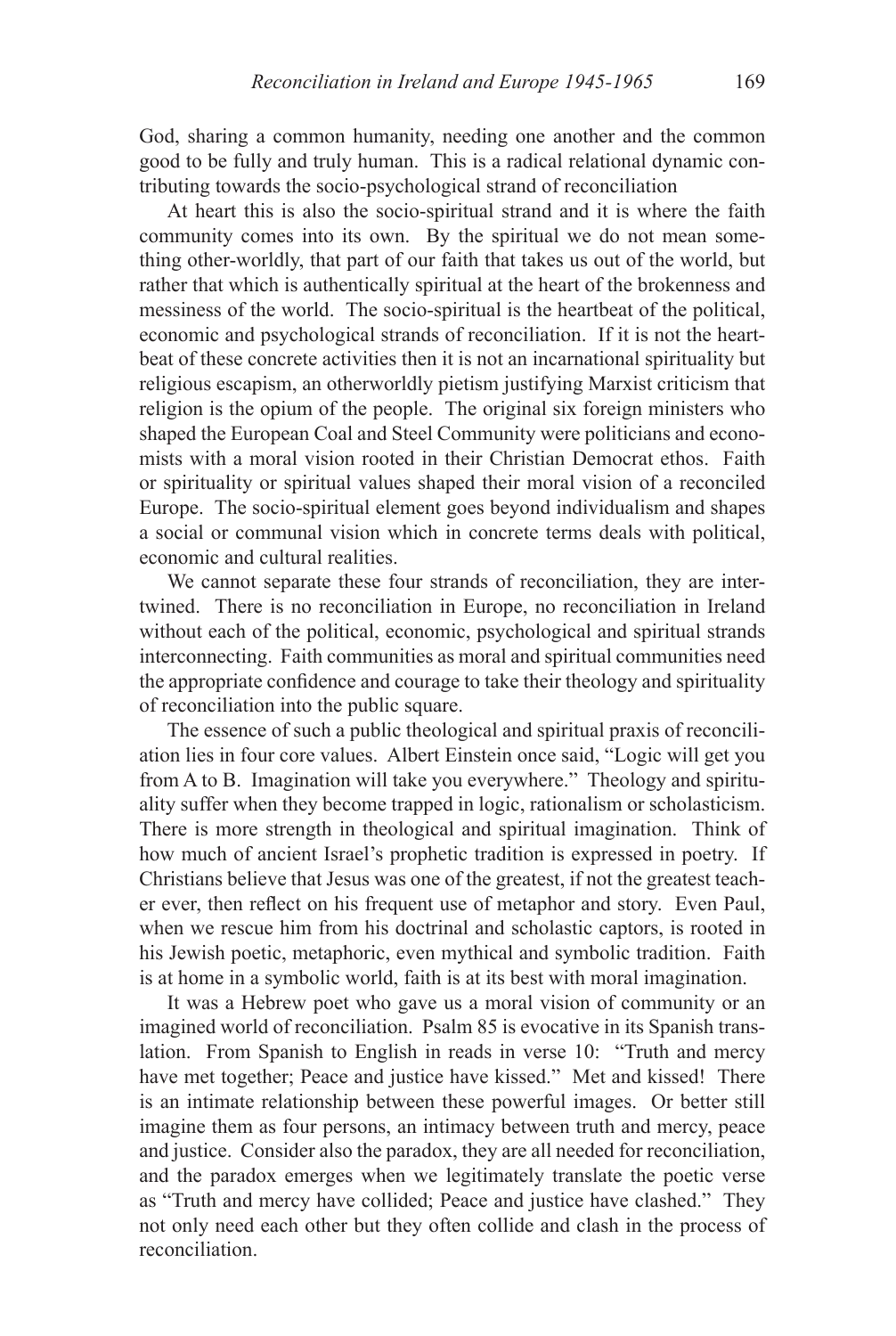Reconciliation means truth-telling, honesty, revelation, clarity, openness, accountability, and vulnerability. We cannot resolve conflict without truth and yet truth is hard to get at and it leaves people exposed and vulnerable. Truth is acknowledgement of wrong and the validation of painful loss. Reconciliation needs the exercise of mercy, compassion, standing alongside, forgiveness, acceptance, and the possibility of new beginnings. Yet mercy can also be denial, cover-up, premature closure, but healing and reconciliation will not happen without mercy. Reconciliation can best happen when wrongs are put right, when individual and group rights are implemented and equal opportunity is created, there is restitution and reparation and the implementation of social restructuring. Justice also is about redistributing resources and power and the restoration of human dignity to the victim and the offender. Reconciliation is also about peace, for reconciliation creates harmony, unity, integration, total wellbeing at personal, social, political, economic and environmental levels. It means peace for all and not just a few, also peace for all and not just a majority. Peace is inclusive and integrative.

Not only are these four powerful and paradoxical values expressed in this Hebrew poetry, they are the core values at the heart of ancient Israel's moral and community vision in the radically social idea of covenant. Covenant in the Bible is a radically alternative socio-political, economic and environmental vision. It is moral imagination re-describing the community of life and reimagining the world. Covenant imagines and expresses a reconciled world in which truth, mercy, justice and peace have met and kissed. Imagination will, as Einstein said, take you everywhere. These four core values are the heart of the socio-spiritual strand of reconciliation and the faith community brings these essential values to the political, economic and psychological strands of reconciliation in a broken Europe, Ireland, Bosnia or wherever. This is our public, theological and spiritual praxis of reconciliation.

## **Methodist Praxis**

Methodists in Europe are a minority people and there is positive value in being no more than that. Methodism has never been a state church, a constitutionally established church, though we have not always resisted being a culturally established church. At heart we remain a free church with even a shade of Anabaptist or left-wing reformation about us. If this is true, it is a good place to be.

If Methodists want to be a reconciliation movement, then we need to re-learn how to read the Bible, to discover perhaps for the first time Israel's prophets, to learn from Jesus and Paul to live by faith even in the shadow of empire, to follow them as they entered into their political, economic and cultural worlds with moral vision and core ethical values. We may need to find a different hermeneutic to enable us to be a reconciliation movement in Europe today, a socio-political hermeneutic for living faithfully in a sociopolitical world.

In that different Biblical framework we need to re-interpret or re-imagine the Methodist emphasis on universal grace, God's grace for all and already